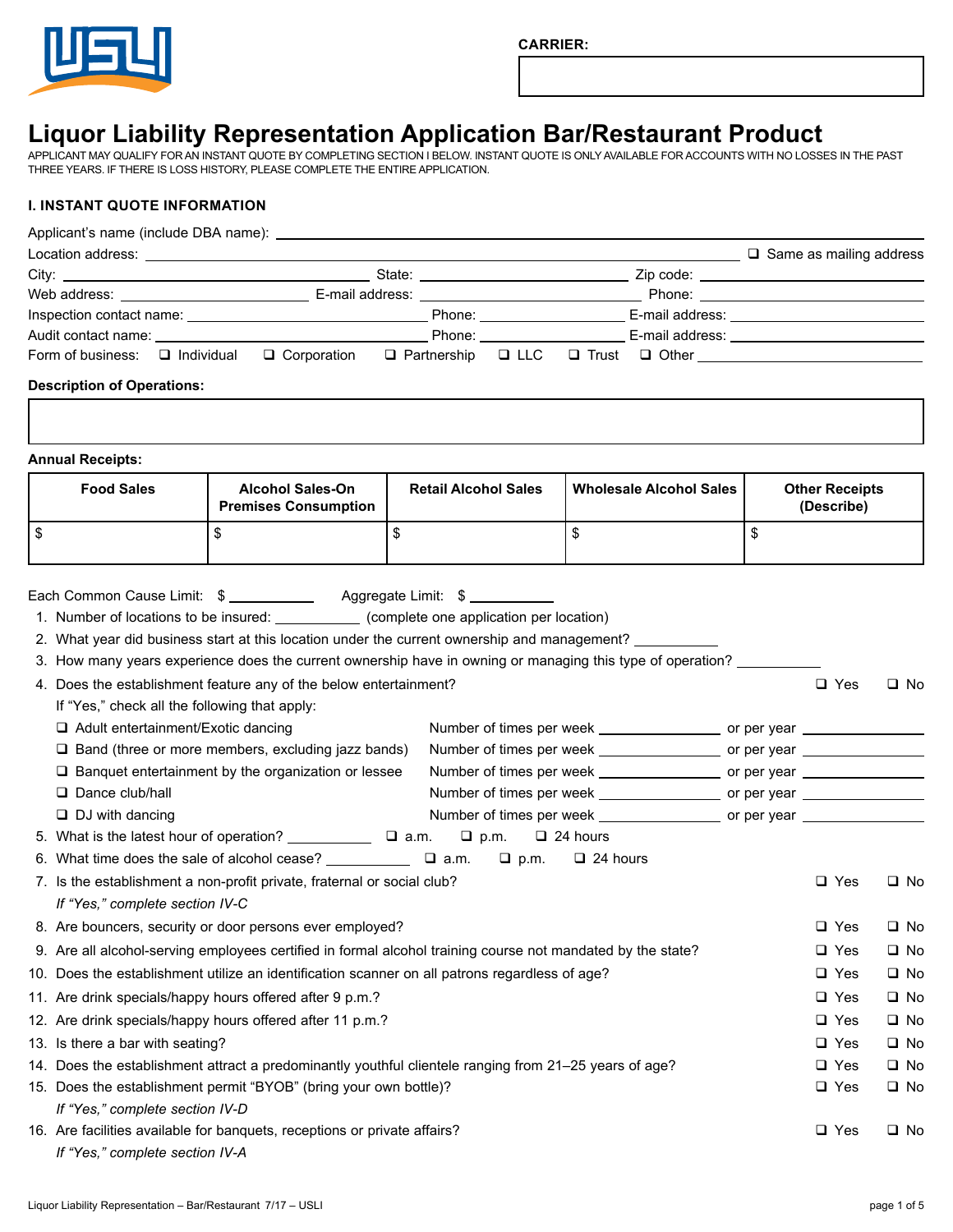#### Liquor Liability Representation – Bar/Restaurant 7/17 – USLI page 2 of 5

#### 17. Is alcohol ever sold or served away from the premises?  $\Box$  Yes  $\Box$  No

*Note: If off-premises coverage is desired, attach a completed Catering Plus Liquor Liability Application, form CP-LLA, to this submission*

18. Is the applicant a retail liquor store, convenience/deli/grocery operation, or micro brewery/brew pub/distillery operation?  $\square$  Yes  $\square$  No  *If "Yes," complete section IV-E or IV-F*

# **II. LOSSES/VIOLATIONS, CITATIONS, CHARGES OR ENFORCEMENT ACTIONS FOR THE PAST 5 YEARS AND ADDITIONAL INSUREDS**

19. Have there been any liquor or assault and battery losses in the last five years?  $\square$  Yes  $\square$  No If "Yes," provide the following information on each claim:

| <b>Coverage Type?</b>       | Date of | <b>Description of loss</b> | Paid | <b>Reserved</b> | <b>Status</b> |
|-----------------------------|---------|----------------------------|------|-----------------|---------------|
|                             | Loss    |                            |      |                 |               |
| $\Box$ Liquor               |         |                            |      | จ               | $\Box$ Open   |
| Assault or battery          |         |                            |      |                 | □ Closed      |
| $\Box$ Liquor               |         |                            |      | จ               | $\Box$ Open   |
| <b>□</b> Assault or battery |         |                            |      |                 | □ Closed      |
| $\Box$ Liquor               |         |                            |      | \$              | $\Box$ Open   |
| <b>□</b> Assault or battery |         |                            |      |                 | □ Closed      |

*Please provide additional claims or information on separate sheet*

# 20. Have there been any liquor violations, citations, charges or enforcement actions in the last five years?  $\square$  Yes  $\square$  No If "Yes," provide the following information on each claim:

| <b>Date of Violation</b> | <b>Description of Violation</b> | <b>Measures Taken to Prevent Future Violations</b> |
|--------------------------|---------------------------------|----------------------------------------------------|
|                          |                                 |                                                    |
|                          |                                 |                                                    |
|                          |                                 |                                                    |

*Please provide additional claims or information on separate sheet*

#### **Additional Interests** (AI = Additional Insured, LP = Loss Payee, M = Mortgagee)

| <b>Name</b> | <b>Relationship/Interest</b> | <b>Address</b> | City, State, Zip | Al     | LP. | M |
|-------------|------------------------------|----------------|------------------|--------|-----|---|
|             |                              |                |                  | —<br>_ |     |   |
|             |                              |                |                  | ─<br>- |     |   |
|             |                              |                |                  | −      | _   |   |

### **III. GENERAL ELIGIBILITY CRITERIA SECTION – COMPLETE FOR ALL APPLICANTS**

|                                 | $\Box$ Yes                                                                                                                                                                                                                                                                                                                                                                                                                                                                                                                                                                                                                                                                                                                                                                                                                                                                                                                                                                                                                                                                                                                                                                                                                                                   | $\square$ No |
|---------------------------------|--------------------------------------------------------------------------------------------------------------------------------------------------------------------------------------------------------------------------------------------------------------------------------------------------------------------------------------------------------------------------------------------------------------------------------------------------------------------------------------------------------------------------------------------------------------------------------------------------------------------------------------------------------------------------------------------------------------------------------------------------------------------------------------------------------------------------------------------------------------------------------------------------------------------------------------------------------------------------------------------------------------------------------------------------------------------------------------------------------------------------------------------------------------------------------------------------------------------------------------------------------------|--------------|
|                                 |                                                                                                                                                                                                                                                                                                                                                                                                                                                                                                                                                                                                                                                                                                                                                                                                                                                                                                                                                                                                                                                                                                                                                                                                                                                              |              |
| for the last 12 months?         | $\Box$ Yes                                                                                                                                                                                                                                                                                                                                                                                                                                                                                                                                                                                                                                                                                                                                                                                                                                                                                                                                                                                                                                                                                                                                                                                                                                                   | $\square$ No |
|                                 | $\Box$ Yes                                                                                                                                                                                                                                                                                                                                                                                                                                                                                                                                                                                                                                                                                                                                                                                                                                                                                                                                                                                                                                                                                                                                                                                                                                                   | $\Box$ No    |
| License #:                      |                                                                                                                                                                                                                                                                                                                                                                                                                                                                                                                                                                                                                                                                                                                                                                                                                                                                                                                                                                                                                                                                                                                                                                                                                                                              |              |
|                                 |                                                                                                                                                                                                                                                                                                                                                                                                                                                                                                                                                                                                                                                                                                                                                                                                                                                                                                                                                                                                                                                                                                                                                                                                                                                              |              |
| hours of employment or service? | $\Box$ Yes                                                                                                                                                                                                                                                                                                                                                                                                                                                                                                                                                                                                                                                                                                                                                                                                                                                                                                                                                                                                                                                                                                                                                                                                                                                   | $\square$ No |
|                                 | $\Box$ Yes                                                                                                                                                                                                                                                                                                                                                                                                                                                                                                                                                                                                                                                                                                                                                                                                                                                                                                                                                                                                                                                                                                                                                                                                                                                   | $\square$ No |
|                                 | $\Box$ Yes                                                                                                                                                                                                                                                                                                                                                                                                                                                                                                                                                                                                                                                                                                                                                                                                                                                                                                                                                                                                                                                                                                                                                                                                                                                   | $\square$ No |
|                                 | $\Box$ Yes                                                                                                                                                                                                                                                                                                                                                                                                                                                                                                                                                                                                                                                                                                                                                                                                                                                                                                                                                                                                                                                                                                                                                                                                                                                   | $\Box$ No    |
|                                 | $\Box$ Yes                                                                                                                                                                                                                                                                                                                                                                                                                                                                                                                                                                                                                                                                                                                                                                                                                                                                                                                                                                                                                                                                                                                                                                                                                                                   | $\square$ No |
|                                 | $\Box$ Yes                                                                                                                                                                                                                                                                                                                                                                                                                                                                                                                                                                                                                                                                                                                                                                                                                                                                                                                                                                                                                                                                                                                                                                                                                                                   | $\Box$ No    |
|                                 | $\Box$ Yes                                                                                                                                                                                                                                                                                                                                                                                                                                                                                                                                                                                                                                                                                                                                                                                                                                                                                                                                                                                                                                                                                                                                                                                                                                                   | $\square$ No |
|                                 | $\Box$ Yes                                                                                                                                                                                                                                                                                                                                                                                                                                                                                                                                                                                                                                                                                                                                                                                                                                                                                                                                                                                                                                                                                                                                                                                                                                                   | $\Box$ No    |
|                                 | $\Box$ Yes                                                                                                                                                                                                                                                                                                                                                                                                                                                                                                                                                                                                                                                                                                                                                                                                                                                                                                                                                                                                                                                                                                                                                                                                                                                   | $\Box$ No    |
|                                 | 21. What is the lowest beer price offered, including happy hours and specials? \$<br>22. What is the lowest price offered for a glass of wine/liquor including happy hours and specials ? \$<br>23. Are General Liability limits equal to or greater than Liquor Liability limits maintained?<br>24. Have all owners and principals with a controlling interest been financially solvent (i.e. no bankruptcy filings)<br>25. Is a valid liquor license maintained if required by ordinance or law?<br>26. Are employees or other persons selling or serving alcohol permitted to consume alcohol during their<br>27. Has Liquor Liability coverage been cancelled or non-renewed in the past five years?<br>28. Is the establishment affiliated with a franchise operation?<br>29. Are patrons offered more than two complimentary drinks in one day?<br>30. Are "all you can drink", "bottomless drinks" or open bar specials offered?<br>31. Are patrons under the legal drinking age permitted on the premises?<br>32. Are patrons under the legal drinking age permitted on the premises after 11:00 pm?<br>33. Are whole bottles of liquor sold for bottle service or set ups offered?<br>34. Are drinking games offered or permitted (e.g. beer pong)? |              |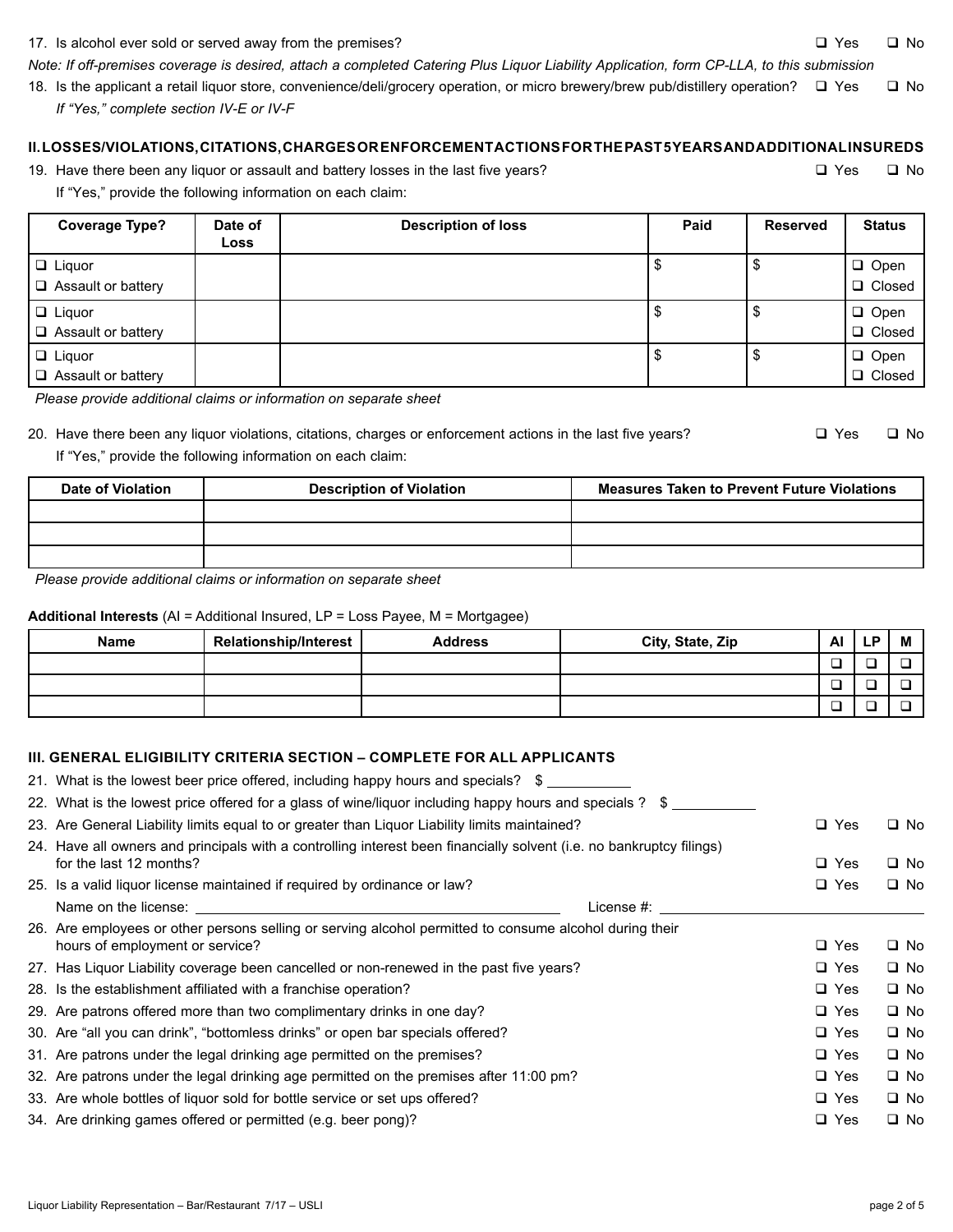# **IV. COMPLETE APPLICABLE SECTIONS FOR ADDITIONAL OPERATIONS:**

# A. RESTAURANTS OR BARS WITH BANQUET OPERATIONS

*Note: If operation is strictly a banquet hall, attach a completed Catering Plus Liquor Liability Application, Form CP-LLA, to this submission*

| 35. | a. If there are banguet operations on the premises, are only the establishment's authorized employees or<br>members permitted to serve alcohol at all events?                                                                                                                           | □ Yes                    | $\square$ No                 |
|-----|-----------------------------------------------------------------------------------------------------------------------------------------------------------------------------------------------------------------------------------------------------------------------------------------|--------------------------|------------------------------|
|     | b. If "No" to question "a," are persons who are serving alcohol and are not authorized employees or members<br>of the establishment required to carry their own Liquor Liability insurance with limits equal to or greater than                                                         |                          |                              |
|     | what is provided under the establishment's liquor liability insurance policy?                                                                                                                                                                                                           | $\Box$ Yes               | $\square$ No                 |
|     | <b>B. FINE DINING ESTABLISHMENTS</b>                                                                                                                                                                                                                                                    |                          |                              |
| 36. | a. Is the average entrée price greater than \$20.00?                                                                                                                                                                                                                                    | $\Box$ Yes               | $\square$ No                 |
|     | b. Is the average bottle of wine price greater than \$30.00?                                                                                                                                                                                                                            | $\Box$ Yes               | $\square$ No                 |
|     | c. Is the number of bottles on the wine list greater than 10?                                                                                                                                                                                                                           | $\Box$ Yes               | $\square$ No                 |
|     | C. NON-PROFIT PRIVATE, FRATERNAL OR SOCIAL CLUBS                                                                                                                                                                                                                                        |                          |                              |
| 37. | a. Are same day memberships available?                                                                                                                                                                                                                                                  | $\Box$ Yes               | $\square$ No                 |
|     | b. Are members permitted to bring more than three guests per day (excluding banquet activities and<br>immediate family members)?                                                                                                                                                        | $\Box$ Yes               | □ No                         |
|     | c. Is self-service of alcohol by members permitted?                                                                                                                                                                                                                                     | $\Box$ Yes               | $\square$ No                 |
|     | d. Are drink specials or happy hours ever offered?                                                                                                                                                                                                                                      | $\Box$ Yes               | $\square$ No                 |
|     | e. Are any single drinks sold for less than \$.50?                                                                                                                                                                                                                                      | $\square$ Yes            | $\square$ No                 |
|     | f. Is BYOB (Bring your own bottle) permitted?                                                                                                                                                                                                                                           | $\Box$ Yes               | $\square$ No                 |
|     | If "Yes," is this restricted to private functions only?                                                                                                                                                                                                                                 | $\Box$ Yes               | $\square$ No                 |
|     | D. BRING YOUR OWN BOTTLE (BYOB) RESTAURANTS                                                                                                                                                                                                                                             |                          |                              |
| 38. | a. What is the maximum occupancy of the establishment? _______                                                                                                                                                                                                                          |                          |                              |
|     | $\Box$ Less than 50%<br>$\Box$ More than 50%<br>b. What percentage of patrons brings their own bottle?                                                                                                                                                                                  |                          |                              |
|     | c. Does the establishment have a wait staff that actively monitors all alcohol consumption, and requests a                                                                                                                                                                              |                          |                              |
|     | valid ID from all patrons?                                                                                                                                                                                                                                                              | $\Box$ Yes               | $\square$ No                 |
|     | d. Are patrons permitted to bring hard alcohol on the premises?                                                                                                                                                                                                                         | $\Box$ Yes               | $\square$ No                 |
|     | E. RETAIL LIQUOR STORE, CONVENIENCE/DELI/GROCERY STORE                                                                                                                                                                                                                                  |                          |                              |
|     | 39. Is proof of age required before serving alcohol to anyone who appears to be under the age of 35?                                                                                                                                                                                    | $\Box$ Yes               | $\square$ No                 |
|     | 40. Are complimentary tastings offered? If "Yes," complete the following:                                                                                                                                                                                                               | $\Box$ Yes               | $\square$ No                 |
|     | a. Is eight ounces the maximum amount of complimentary samples permitted for any one patron per day?                                                                                                                                                                                    | $\Box$ Yes               | $\square$ No                 |
|     | b. Are persons who are serving alcohol and are not authorized employees or members of the establishment<br>required to carry their own Liquor Liability insurance with limits equal to or greater than what is provided<br>under the establishment's liquor liability insurance policy? | $\Box$ Yes               | ⊔ No                         |
|     | c. Is self-service of alcohol permitted by patrons?                                                                                                                                                                                                                                     | $\Box$ Yes               | □ No                         |
|     | 41. Does the establishment deliver alcoholic beverages to the general public? If "Yes," complete the following:                                                                                                                                                                         | $\Box$ Yes               | $\square$ No                 |
|     | a. Is alcohol only delivered to adults who provide proper identification and signature verifying they are of legal<br>age in the state of the establishment's operations?                                                                                                               | $\Box$ Yes               | $\square$ No                 |
|     | b. Does applicant deliver to any of the following states: AK, AL, IL, LA, MN, MS, OR, RI or WV?                                                                                                                                                                                         | $\Box$ Yes               | $\square$ No                 |
|     |                                                                                                                                                                                                                                                                                         |                          |                              |
|     | F. MICROBREWERY/BREW PUB/DISTILLERY                                                                                                                                                                                                                                                     |                          |                              |
|     | 42. Is self-service of alcohol permitted by patrons?<br>43. Is employee consumption limited to the tasting of products for quality purposes only?                                                                                                                                       | $\Box$ Yes<br>$\Box$ Yes | $\square$ No<br>$\square$ No |
|     | 44. Are complimentary tastings offered? If "Yes," complete the following:                                                                                                                                                                                                               | $\Box$ Yes               | $\square$ No                 |
|     |                                                                                                                                                                                                                                                                                         |                          |                              |
|     | a. (Micro-breweries): Is twelve ounces the maximum amount of complimentary samples permitted for any<br>one patron per day?                                                                                                                                                             | $\Box$ Yes               | $\square$ No                 |
|     | b. (Distilleries): Is two ounces the maximum amount of complimentary samples permitted for any<br>one patron per day?                                                                                                                                                                   | $\Box$ Yes               | $\square$ No                 |
|     | c. Are persons who are serving alcohol and are not authorized employees or members of the establishment<br>required to carry their own Liquor Liability insurance with limits equal to or greater than what is provided                                                                 |                          |                              |
|     | under the establishment's liquor liability insurance policy?                                                                                                                                                                                                                            | $\Box$ Yes               | $\square$ No                 |
|     | 45. Are there retail alcohol sales?                                                                                                                                                                                                                                                     | $\Box$ Yes               | $\square$ No                 |
|     | a. Is proof of age required before serving alcohol to anyone who appears to be under the age of 35                                                                                                                                                                                      | $\Box$ Yes               | $\square$ No                 |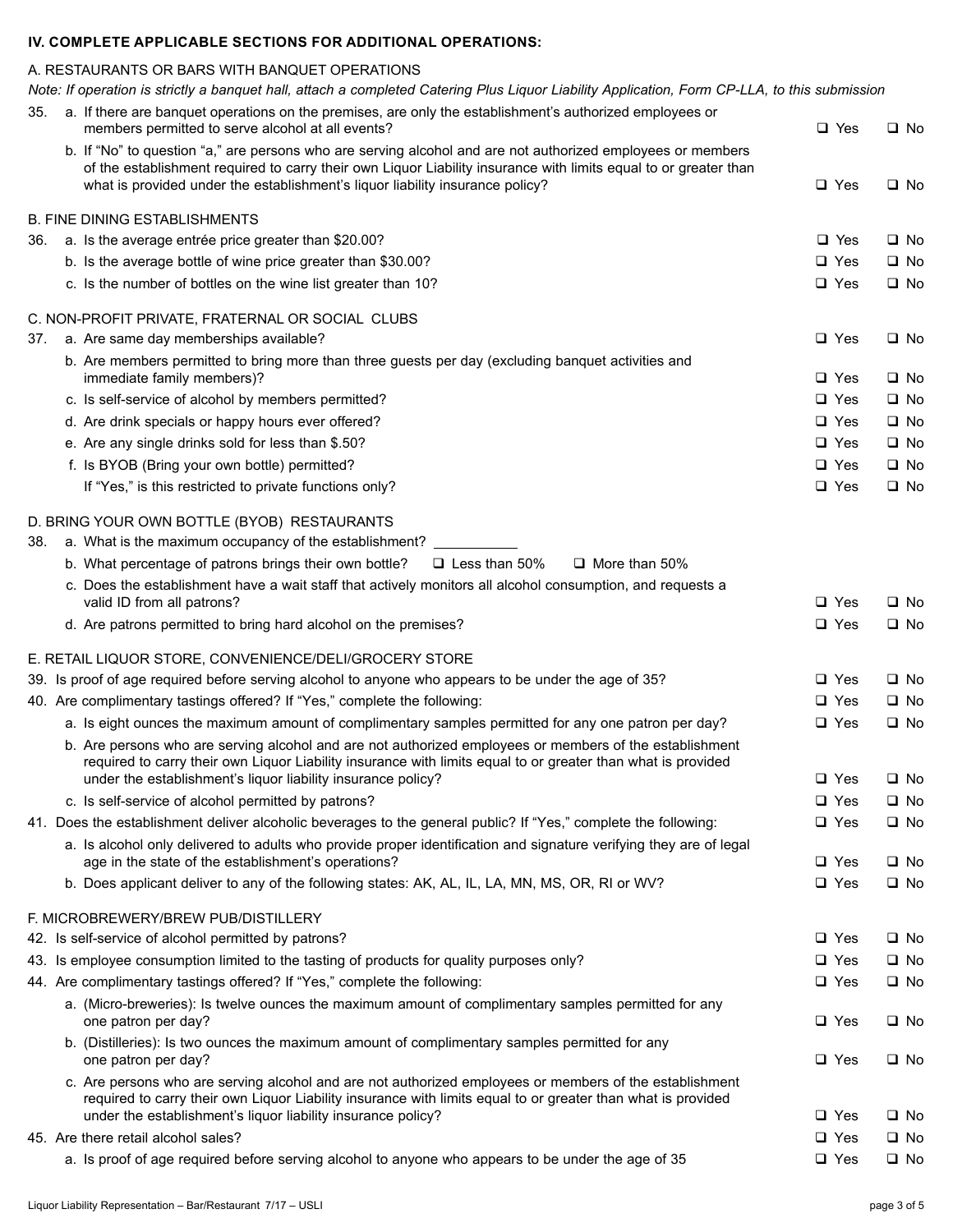| 46. Does the establishment deliver alcoholic beverages to the general public? If "Yes," complete the following:                                                           | $\Box$ Yes | □ No      |
|---------------------------------------------------------------------------------------------------------------------------------------------------------------------------|------------|-----------|
| a. Is alcohol only delivered to adults who provide proper identification and signature verifying they are of legal<br>age in the state of the establishment's operations? | $\Box$ Yes | $\Box$ No |
| b. Does applicant deliver to any of the following states: AK, AL, IL, LA, MN, MS, OR, RI or WV?                                                                           | $\Box$ Yes | $\Box$ No |
| 47. Are there wholesale alcohol sales?                                                                                                                                    | $\Box$ Yes | $\Box$ No |
| a. If "Yes," does the applicant have any operations in AK, AL, IL, LA, MN, MS, OR, RI or WV?                                                                              | $\Box$ Yes | $\Box$ No |
| 48. Are samples sold or served at festivals or any other off-premises events?                                                                                             | $\Box$ Yes | $\Box$ No |
|                                                                                                                                                                           |            |           |

If "Yes," please complete the newest version of the special event application for separate quote consideration.

### **FRAUD STATEMENTS**

**Alabama, Arkansas, District of Columbia, New Mexico, Rhode Island and West Virginia:** Any person who knowingly presents a false or fraudulent claim for payment of a loss or benefit or knowingly presents false information in an application for insurance is guilty of a crime and may be subject to fines and confinement in prison.

**Colorado Fraud Statement:** It is unlawful to knowingly provide false, incomplete, or misleading facts or information to an insurance company for the purpose of defrauding or attempting to defraud the company. Penalties may include imprisonment, fines, denial of insurance and civil damages. Any insurance company or agent of an insurance company who knowingly provides false, incomplete, or misleading facts or information to a policyholder or claimant for the purpose of defrauding or attempting to defraud the policyholder or claimant with regard to a settlement or award payable from insurance proceeds shall be reported to the Colorado division of insurance within the department of regulatory agencies.

**Florida Fraud Statement:** Any person who knowingly and with intent to injure, defraud, or deceive any insurer files a statement of claim or an application containing any false, incomplete, or misleading information is guilty of a felony of the third degree.

**Kansas Fraud Statement:** Any person who, knowingly and with intent to defraud, presents, causes to be presented or prepares with knowledge or belief that it will be presented to or by an insurer, purported insurer, broker or any agent thereof, any written, electronic, electronic impulse, facsimile, magnetic, oral, or telephonic communication or statement as part of, or in support of, an application for the issuance of, or the rating of an insurance policy for personal or commercial insurance, or a claim for payment or other benefit pursuant to an insurance policy for commercial or personal insurance which such person knows to contain materially false information concerning any fact material thereto; or conceals, for the purpose of misleading, information concerning any fact material thereto; or conceals , for the purpose of misleading, information concerning any fact material thereto may be guilty of a crime and may be subject to fines and confinement in prison.

Maine Fraud Statement: It is a crime to knowingly provide false, incomplete or misleading information to an insurance company for the purpose of defrauding the company. Penalties may include imprisonment, fines or a denial of insurance benefits

**Maryland Fraud Statement:** Any person who knowingly or willfully presents a false or fraudulent claim for payment of a loss or benefit or who knowingly or willfully presents false information in an application for insurance is guilty of a crime and may be subject to fines and confinement in prison.

**New Jersey Fraud Statement:** Any person who includes any false or misleading information on an application for an insurance policy is subject to criminal and civil penalties.

**New York Fraud Statement:** Any person who knowingly and with intent to defraud any insurance company or other person files an application for insurance or statement of claim containing any materially false information, or conceals for the purpose of misleading, information concerning any fact material thereto, commits a fraudulent insurance act, which is a crime and shall also be subject to a civil penalty not to exceed five thousand dollars and the stated value of the claim for each such violation.

**Oklahoma Fraud Statement:** WARNING: Any person who knowingly, and with intent to injure, defraud or deceive any insurer, makes any claim for the proceeds of an insurance policy containing any false, incomplete or misleading information is guilty of a felony.

**Oregon Fraud Statement:** Notice to Oregon applicants: Any person who, with intent to defraud or knowing that he is facilitation a fraud against an insurer, submits an application or files a claim containing a false or deceptive statement may be guilty of insurance fraud.

**Kentucky, Pennsylvania AND Ohio Fraud Statement:** Any person who knowingly and with intent to defraud any insurance company or other person files an application for insurance or statement of claim containing any materially false information or conceals for the purpose of misleading, information concerning any fact material thereto commits a fraudulent insurance act, which is a crime and subjects such person to criminal and civil penalties.

**Tennessee, Virginia and Washington Fraud Statement:** It is a crime to knowingly provide false, incomplete or misleading information to an insurance company for the purpose of defrauding the company. Penalties include imprisonment, fines and denial of insurance benefits.

**Fraud Statement (All Other States):** Any person who knowingly presents a false or fraudulent claim for payment of a loss or benefit or knowingly presents false information in an application for insurance is guilty of a crime and may be subject to fines and confinement in prison.

# **STATE NOTICES**

**Arizona Notice:** Misrepresentations, omissions, concealment of facts and incorrect statements shall prevent recovery under the policy only if the misrepresentations, omissions, concealment of facts or incorrect statements are; fraudulent or material either to the acceptance of the risk, or to the hazard assumed by the insurer or the insurer in good faith would either not have issued the policy, or would not have issued a policy in as large an amount, or would not have provided coverage with respect to the hazard resulting in the loss, if the true facts had been made known to the insurer as required either by the application for the policy or otherwise.

**Florida Surplus Lines Notice:** (Applies only if policy is non-admitted) You are agreeing to place coverage in the surplus lines market. Superior coverage may be available in the admitted market and at a lesser cost. Persons insured by surplus lines carriers are not protected under the Florida Insurance Guaranty Act with respect to any right of recovery for the obligation of an insolvent unlicensed insurer.

**Florida and Illinois Punitive Damage Notice:** I understand that there is no coverage for punitive damages assessed directly against an insured under Florida and Illinois law. However, I also understand that punitive damages that are not assessed directly against an insured, also known as "vicariously assessed punitive damages", are insurable under Florida and Illinois law. Therefore, if any Policy is issued to the Applicant as a result of this Application and such Policy provides coverage for punitive damages, I understand and acknowledge that the coverage for Claims brought in the State of Florida and Illinois is limited to "vicariously assessed punitive damages" and that there is no coverage for directly assessed punitive damages.

**Maine Notice:** The insurer is not permitted to withdraw any binder once issued, but a prospective notice of cancellation may be sent and coverage denied for fraud or material misrepresentation in obtaining coverage. A policy may not be unilaterally rescinded or voided.

**Minnesota Notice:** Authorization or agreement to bind the insurance may be withdrawn or modified only based on changes to the information contained in this application prior to the effective date of the insurance applied for that may render inaccurate, untrue or incomplete any statement made with a minimum of 10 days' notice given to the insured prior to the effective date of cancellation when the contract has been in effect for less than 90 days or is being canceled for nonpayment of premium.

**Ohio Representation Statement:** By acceptance of this policy, the Insured agrees the statements in the application (new or renewal) submitted to the company are true and correct. It is understood and agreed that, to the extent permitted by law, the Company reserves the right to rescind this policy, or any coverage provided herein, for material misrepresentations made by the Insured. It is understood and agreed that the statements made in the insurance applications are incorporated into, and shall form part of, this policy. **THE INSURED UNDERSTANDS AND AGREES THAT ANY MATERIAL MISREPRESENTATION**